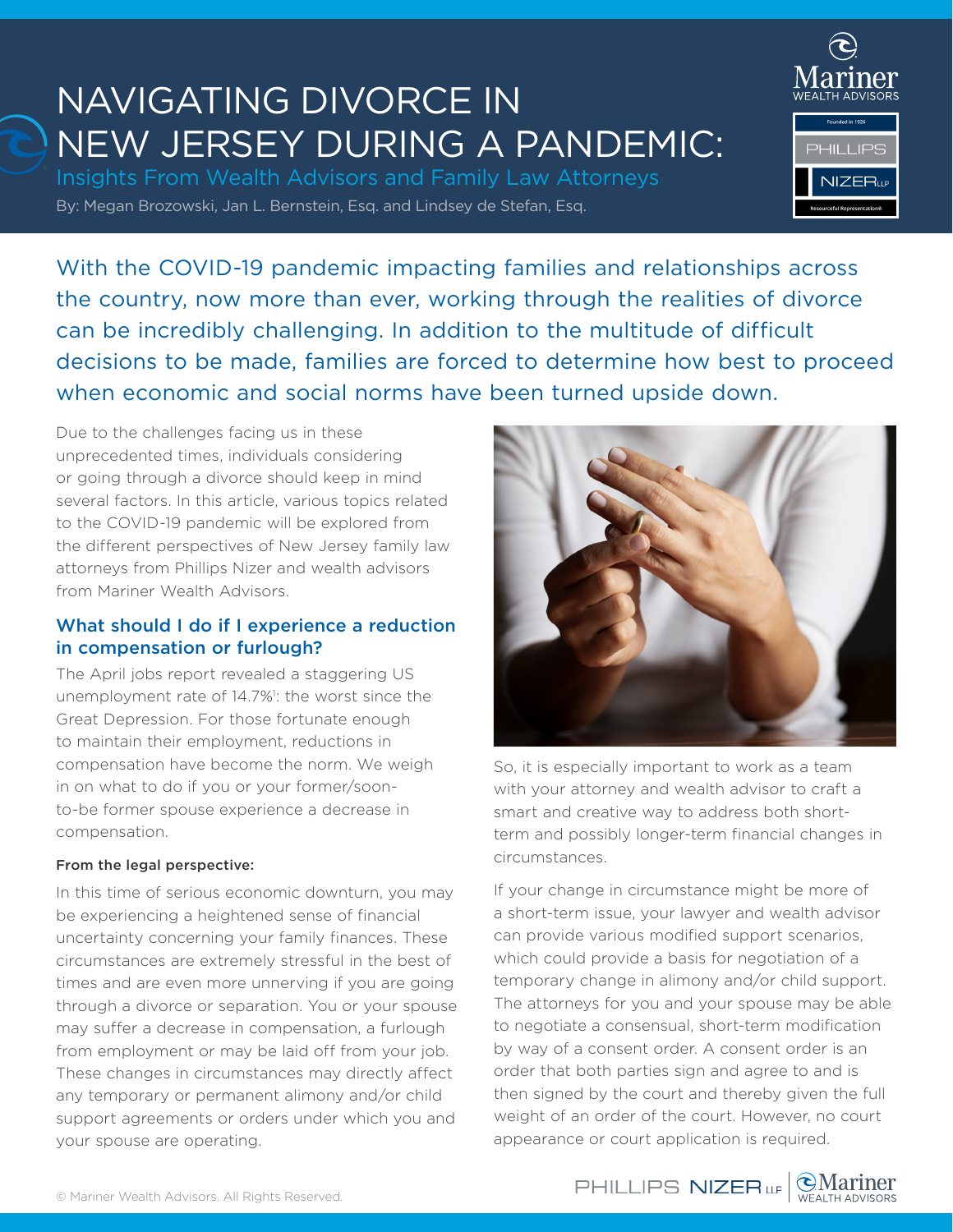A consent order can have a built-in review at a certain date (e.g., if a furlough terminates and you/ your spouse is back to work); a built-in expiration period (no matter whether you or your spouse has returned to work or if your compensation has returned to its full amount); or the consent order can simply endure until there is a further written agreement or order of the court. A consent order also can address a longer-term modification, for example if you/your spouse lose your job. That consent order would require some good prior homework to be done for you by your wealth advisor to arrive at modified budgets after considering both the reduced ability to pay support and the ongoing financial need of the spouse receiving support. Your lawyer will want to include a variety of conditions in this longer-term consent order to help ensure that the unemployed spouse is diligently seeking new comparable employment, such as a requirement that there be a periodic production of documents reflecting the employment search. New Jersey law requires the unemployed spouse to make goodfaith efforts to find comparable employment. The documents your attorney will request should reflect that good faith effort and any severance or temporary compensation the spouse is receiving. Modifications that require court applications can be expensive, so having a good strategy, with alternate proposals worked out by your attorney and your wealth advisor, might save thousands of dollars.

If you and your spouse/former spouse cannot agree on a short-term or longer-term modification, you can seek that modification from the court. If you are seeking a modification prior to the entry of your judgment of divorce (i.e., while you are still going through a divorce) the court has the power to grant a temporary reduction or, even in extreme circumstances, a suspension of support. This is because New Jersey family courts have broad equitable powers to change temporary support during the pendency of a divorce proceeding, and can do so retroactively.

#### From the wealth management perspective:

With pay decreases, furloughs and layoffs happening across the country, consider factoring in how a decrease in pay to one individual may impact alimony or child support paid to the other. These decreased payments may warrant adjusting your budget or better determining how aware you are of covering major expenses in the future. Additionally, if one individual is laid off, that may require higher payments to be made by the other party.

Mortgage and rental payments, in addition to home maintenance expenses, should be weighed heavily within the scope of what an individual can afford prior to or following a divorce. Contingent on whether or not those payments fit within a revised budget, it may make sense to downsize your living arrangement.

## How can I supplement my cash flow to get through the pandemic?

During this particularly harsh crisis, there may be legislative and tax benefits that could be available to help you and your family bridge a shortterm economic downturn. We explore cash flow considerations below.

#### From the legal perspective:

Especially at this time, you will want to work with your wealth advisor, who can provide information to you in regard to financial relief opportunities for you as an individual, family or business owner. In addition, your team could help you analyze your assets to discuss whether a change in your asset holdings can increase income to you and your family. Unearned income, such as interest and dividends, and noncash compensation, such as restricted stock or stock options, can be considered by a court in assessing the need for modification.

There are many aspects of cash flow to consider, especially during a time of economic downturn. Your wealth advisor and attorney can work together on these financial and tax issues to advise you as to whether a modification of alimony or child support is required, or whether a different financial bridge can be created for the time being.

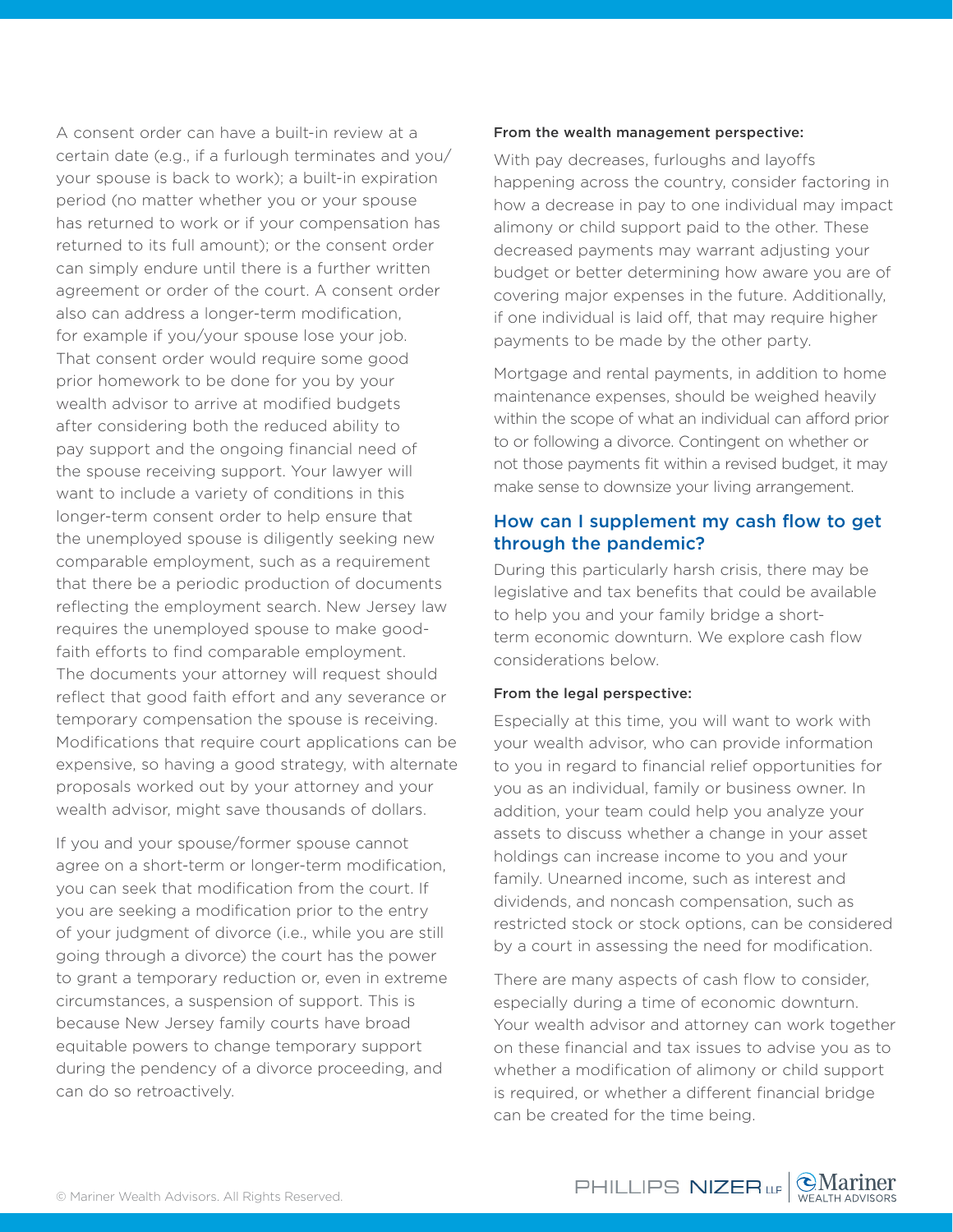#### From the wealth management perspective:

With the passage of the CARES Act, the tax filing deadline for your 2019 return has been extended to July 15, 2020. While it may be tempting to put off filing, consider doing it as soon as possible. Roughly 73% of filers receive some amount of tax refund, which could be put to use covering shortterm cash flow needs.<sup>2</sup> If you have excess cash, you can still make contributions to IRAs, HSAs and other tax advantaged accounts until that same July 15 deadline, so consider taking advantage of the extended deadline to help bolster your retirement savings as well.

Conversely, if you or your family has been affected by the COVID-19 crisis through a personal diagnosis, caring for a family member who has been diagnosed, or losing your job or being furloughed due to crisis, you may have some options if immediate cash flow is a concern. The CARES Act also authorized those affected to withdraw up to \$100,000 from their IRA or 401(k) penalty free regardless of their age.3 While you will have to pay taxes on that withdrawal, you can space the tax payments out over three years and even pay back to your retirement accounts the amount withdrawn. If you're currently going through a divorce, cash flow problems can quickly be compounded, so this may serve as a viable option for those needing assistance in the shortterm. While an IRA may seem like an attractive option, there may be more tax efficient ways to meet your short-term cash flow needs.

### How should I divide my assets during this economic downturn?

In times of severe economic downturn, moving forward with a divorce or separation seems ill-timed at best. However, if you receive legal and financial advice, you should not hesitate to move forward with your life. Your attorney and wealth advisor can help ensure that you are protected when dividing assets as a result of a divorce or separation.

#### From the legal perspective:

Different types of assets are typically divided and separated during a divorce, including real property, securities, tax deferred/retirement accounts, deferred compensation and restricted stock, as well as professional practices and businesses, the value of which are divided. Different legal mechanisms can be used to divide various assets. The issues surrounding the division of complex assets is where law and the financial industry intersect. Thus, your attorney will want to work with a wealth advisor who has tax expertise to help ensure that the value you think you are getting is actually the value you are getting; and that what may be a seriously depreciated asset because of a crisis like COVID-19 is not overlooked, since its value may significantly rebound in the future.

From a legal perspective, you and your spouse do not have to sell and/or divide assets immediately upon divorce. You may decide to continue to hold certain assets together until the economic downturn subsides. For example, you and your spouse could continue to jointly own a primary and/or secondary home pending a rebound in the real estate market.

When to value an asset is important. Valuing a home, business or securities in a significantly depressed economy for division or buy-out in a divorce could result in significant prejudice to one spouse. However, each person has his/her own priorities that might creatively work well in this situation.

How to divide an asset is also important. For example, rather than dividing the value of a brokerage/securities account, the assets can be divided in-kind. In other words, each security held in the brokerage account can be divided equally, with an equal tax basis. For example, if the security at the time of division is depreciated due to the COVID-19 crisis, you each will have the same asset either to sell or hold as you deem fit.